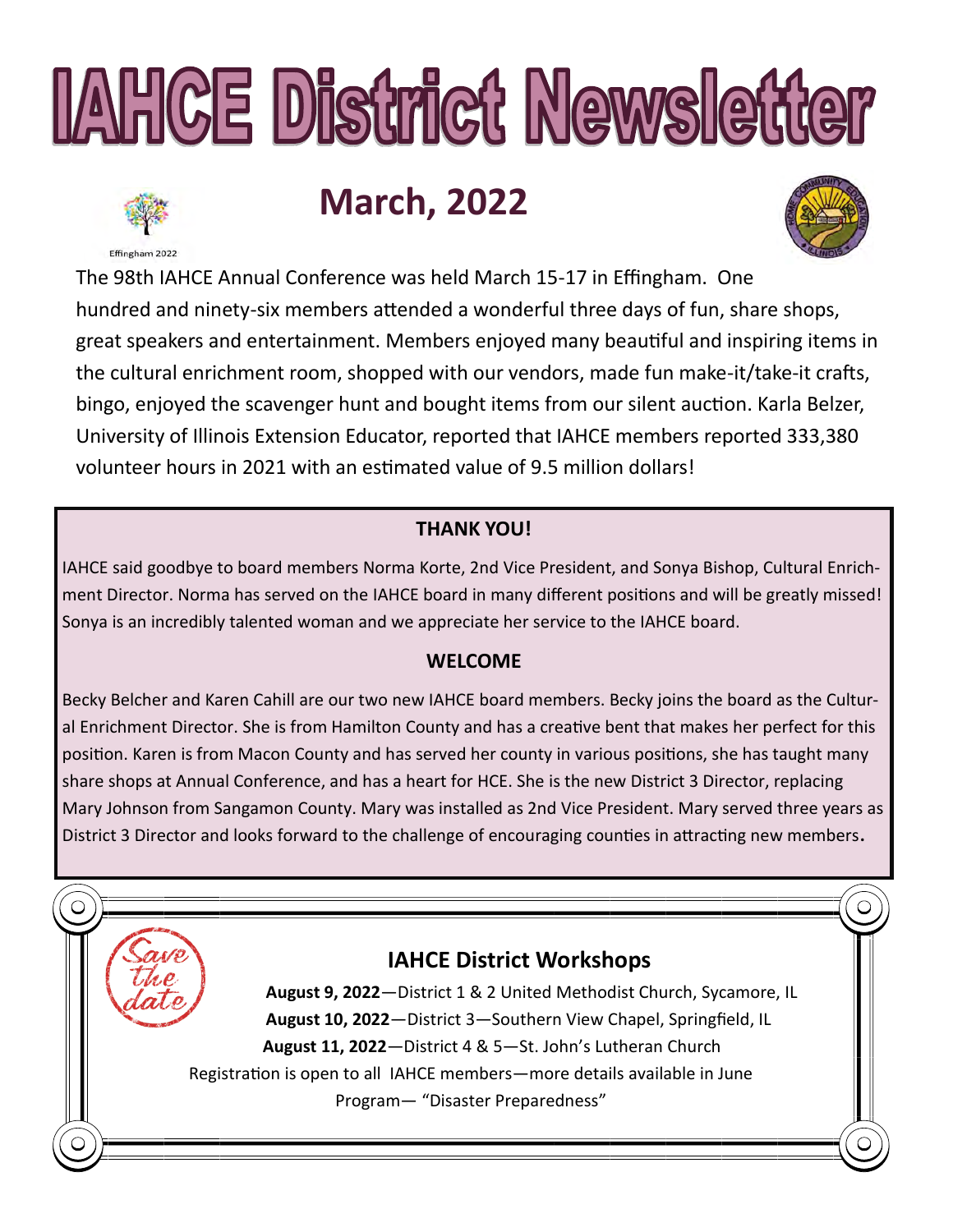

**Packets, Packets, everywhere**! It is important that the Officer packets received at Annual Conference reach the correct officer or director in each county. These packets contain vital information about deadlines, upcoming events, forms, and IAHCE happenings. The information in each packet should also be shared at your county board meeting as well as with all your units. These packets are a vital link between the state

board and each and every member. PLEASE take the time to read each packet completely and SHARE IT!



Your District Director is ready and waiting to come to your Annual Meeting and install officers! Give them a call and get them scheduled to come ASAP! Also, send your

new officer list to your District Director as well as IAHCE Secretary, Cathy Eathington.

**Support Fund Applications** are due to Melissa Chitwood by June 1, 2022

**Scholarship Applications** should be sent to Cathy Eathington and must be postmarked by May 1, 2022.

#### **Open Officer Positions for the IAHCE Board**

- 1st Vice President—Must have previous IAHCE Board experience **CVH**
- Treasurer
- Public Relations



Forms are available at: **IAHCE.org**



#### **IAHCE "Road to 100" Committee**

If you are interested in serving on the 100th IAHCE Anniversary Committee please contact committee chairs: Melissa Chitwood or Kathy Peterson. The committee met for the first time at Annual Conference. We are "on the road" to our 100th anniversary in 2024. Join the fun and help make this anniversary one to remember! For more information go to: **IAHCE.org**

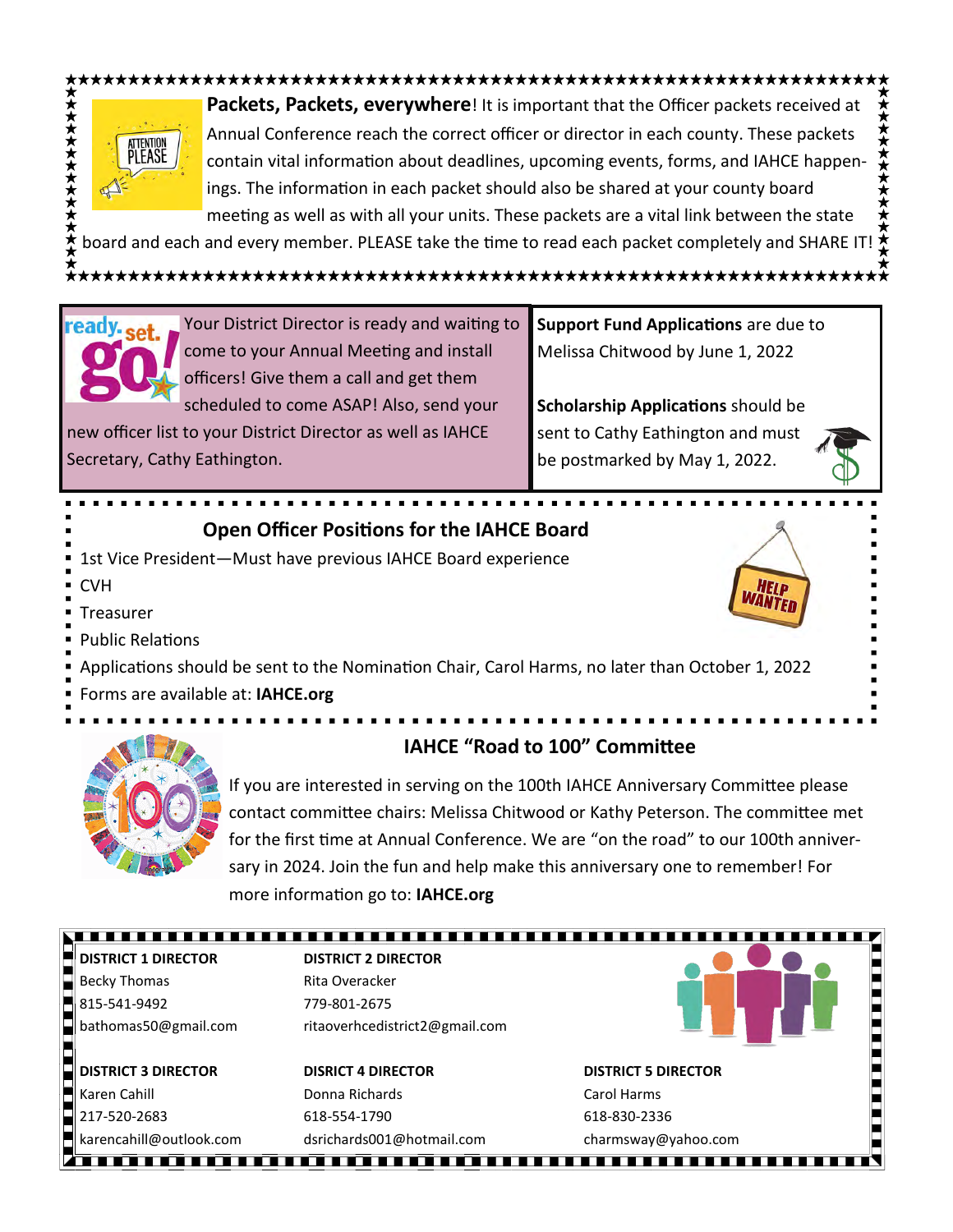\*\*\*\*\*\*\*\*\*\*\*\*\*\*\*\*\*\*\*\*\*\*\*\*\*\*\*\*\*\*\*\*\*\*\*

|   | <b>**</b> IAHCE AWARD V<br>**<br>** CULTURAL ENRICHMENT<br><b>IAHCE AWARD WINNERS</b>                                                                                                                                                                 | <b>米米米米米米米米米米米米米米米米米米米米</b> 米米米米米 |
|---|-------------------------------------------------------------------------------------------------------------------------------------------------------------------------------------------------------------------------------------------------------|-----------------------------------|
|   | ou're                                                                                                                                                                                                                                                 |                                   |
|   | Special Activity: Lake & Perry Counties                                                                                                                                                                                                               |                                   |
|   | ※ Grand Award-Madison County                                                                                                                                                                                                                          |                                   |
|   | X Textiles: McLean & Perry Counties                                                                                                                                                                                                                   |                                   |
|   | <b>米</b> Heritage Skills: McLean County                                                                                                                                                                                                               |                                   |
| 米 |                                                                                                                                                                                                                                                       |                                   |
|   | <b>※ FAMILY AND COMMUNITY ISSUES</b>                                                                                                                                                                                                                  |                                   |
|   | <b>※ District 2</b>                                                                                                                                                                                                                                   |                                   |
|   | <b>米</b> Family Living/Safety: Kankakee County                                                                                                                                                                                                        |                                   |
|   | <b>米</b> Citizenship/Environment: Kane County                                                                                                                                                                                                         |                                   |
|   | <b>米</b> Special Activity: McLean County                                                                                                                                                                                                              |                                   |
| 米 |                                                                                                                                                                                                                                                       |                                   |
|   | <b>※ District 3</b>                                                                                                                                                                                                                                   |                                   |
|   | <b>※</b> Special Activity: Macon County                                                                                                                                                                                                               |                                   |
| ☀ | <b>※ District 4</b>                                                                                                                                                                                                                                   |                                   |
|   |                                                                                                                                                                                                                                                       |                                   |
|   | <b>米</b> Family Living/Safety: Marion County                                                                                                                                                                                                          |                                   |
|   | * <i>Special Activities:</i> Madison County                                                                                                                                                                                                           |                                   |
|   | <b>※ District 5</b>                                                                                                                                                                                                                                   |                                   |
|   | <b>米</b> Family Living/Safety: Jefferson County                                                                                                                                                                                                       |                                   |
|   | Health/Food and Nutrition: Monroe and Randolph Counties                                                                                                                                                                                               |                                   |
|   |                                                                                                                                                                                                                                                       |                                   |
|   | Special Activities: Perry County                                                                                                                                                                                                                      |                                   |
|   | <b>GRAND AWARD CITIZENSHIP/ENVIRONMENT: Massac County</b>                                                                                                                                                                                             |                                   |
|   |                                                                                                                                                                                                                                                       |                                   |
|   | Honorable Mention: Jefferson County                                                                                                                                                                                                                   |                                   |
|   |                                                                                                                                                                                                                                                       |                                   |
|   |                                                                                                                                                                                                                                                       |                                   |
|   | HCE Week: Kane and Edgar Counties                                                                                                                                                                                                                     |                                   |
|   | Public Relations: Perry-Massac-McLean Counties                                                                                                                                                                                                        |                                   |
|   |                                                                                                                                                                                                                                                       |                                   |
|   |                                                                                                                                                                                                                                                       |                                   |
|   | **<br>** GRAND AWARD CITIZENSHIP/ENV<br>** Honorable Mention: Jefferson Cou<br>** Honorable Mention: Jefferson Cou<br>** PUBLIC RELATIONS<br>** <i>HCE Week:</i> Kane and Edgar Countie<br>** <i>Public Relations:</i> Perry—Massac—N<br>** GRAND AWA | **************                    |
| 米 | GRAND AWARD-Country of Study: McLean County                                                                                                                                                                                                           |                                   |
|   | <b>※ GRAND AWARD-Special Event: Kane County</b>                                                                                                                                                                                                       |                                   |
|   | ********************************                                                                                                                                                                                                                      |                                   |